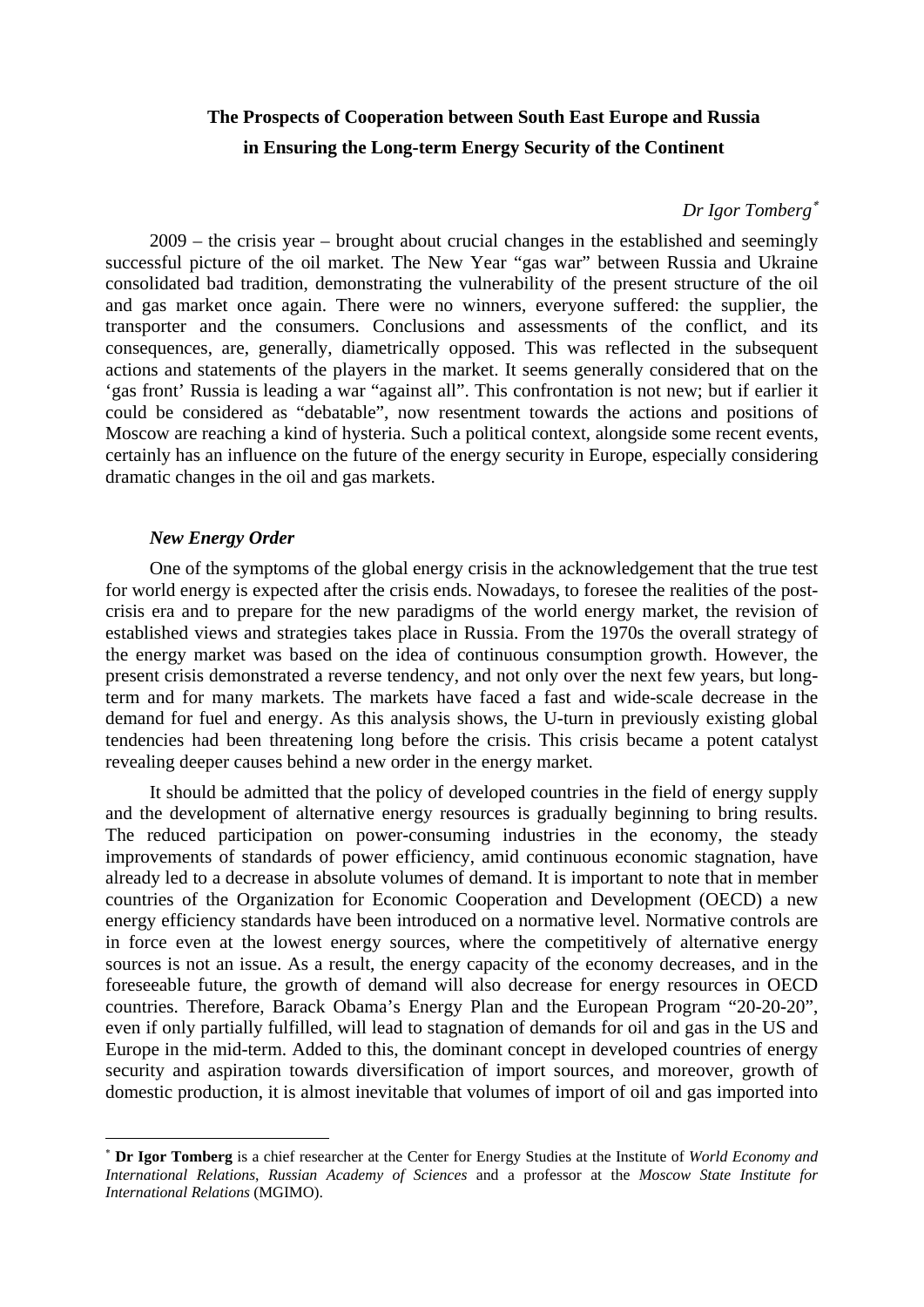developed countries after the crisis will be noticeably lower then it was predicted during the last years.

#### *Crisis and Gazprom*

At the beginning of this year, Russian gas monopolist Gazprom fully felt the decrease in demand on the main markets: minus 20.8 percent within four months and substantial decrease in export. The main reason for this fall is a decrease in demand, both inside the country, by 3.7 percent in February, and, more seriously abroad. Although Gazprom's forecast foresaw a decrease in supply to Europe by only 5 percent per year, the data for first months of the year do not give grounds for much optimism. And neither does the gas consumption growth data from Europe.

Moreover, if we consider the predicted fall of gas prices from the average US \$400 for a thousand cubic meters last year to \$210-230 in the middle of this year, then the financial perspectives of the Russian monopoly are not bright. At present, Gazprom officially expects a reduction of income from Europe of about \$29bln.

However, it is in such a framework of decreasing demand that a paradoxical strengthening of interdependency in gas supplies between Europe and Russia is taking place. In mid-August this year, the International Energy Agency (IEA) published recent data on the consumption of gas in the EU for May: in the 1st quarter there was a 5 percent decrease, compared to 2008, then, according to the results for January-May, the decrease was already 8.5 percent (while in May it was 14 percent decrease in demand - 31.1bln cubic meters). At the same time, this decrease in consumption has helped Gazprom to re-establish its share of the European market: according to the IEA data, in the 1st quarter it was only 16 percent (compared to 23 percent the year before), and in May it was already 32 percent.

In Gazprom, confidence is high that nothing really dramatic is happening. The company will increase its export in the next six months: the Europeans will refill gas storages, and will remember the main principle of Gazprom's contracts – "take or pay". In short, according to the official Gazprom forecast, based on this year's results, export will decrease by 10.5 percent to 142,3bln  $m<sup>3</sup>$  for Europe and Turkey, compared to 2008.

# *Gazprom is being pushed out from Europe*

Lately, adverse changes in the geographical structure of European gas imports have taken place for Russian gas producers. In January, the insufficient delivery of Russian fuel was compensated with increased import from Norway, Algeria and Libya. The level of additional supplies from competitors was not too substantial: the suspension of Ukrainian transit was met by the European importers who filled up underground gas storages stations "to the top". More to the point, this very fact was accepted in Brussels with delight as a result of the diversification policy, while for Gazprom, even such a temporary decrease of share on the market, can hardly be desirable under the present conditions.

According to one of the leading experts of the Russian gas industry, the Vice President of the State Duma and the President of Russian Gas Society, Valery Yazev, at present "consistent efforts are being made to push Russia and Gazprom out of Europe". The statement was given at a press-conference on 21 April this year.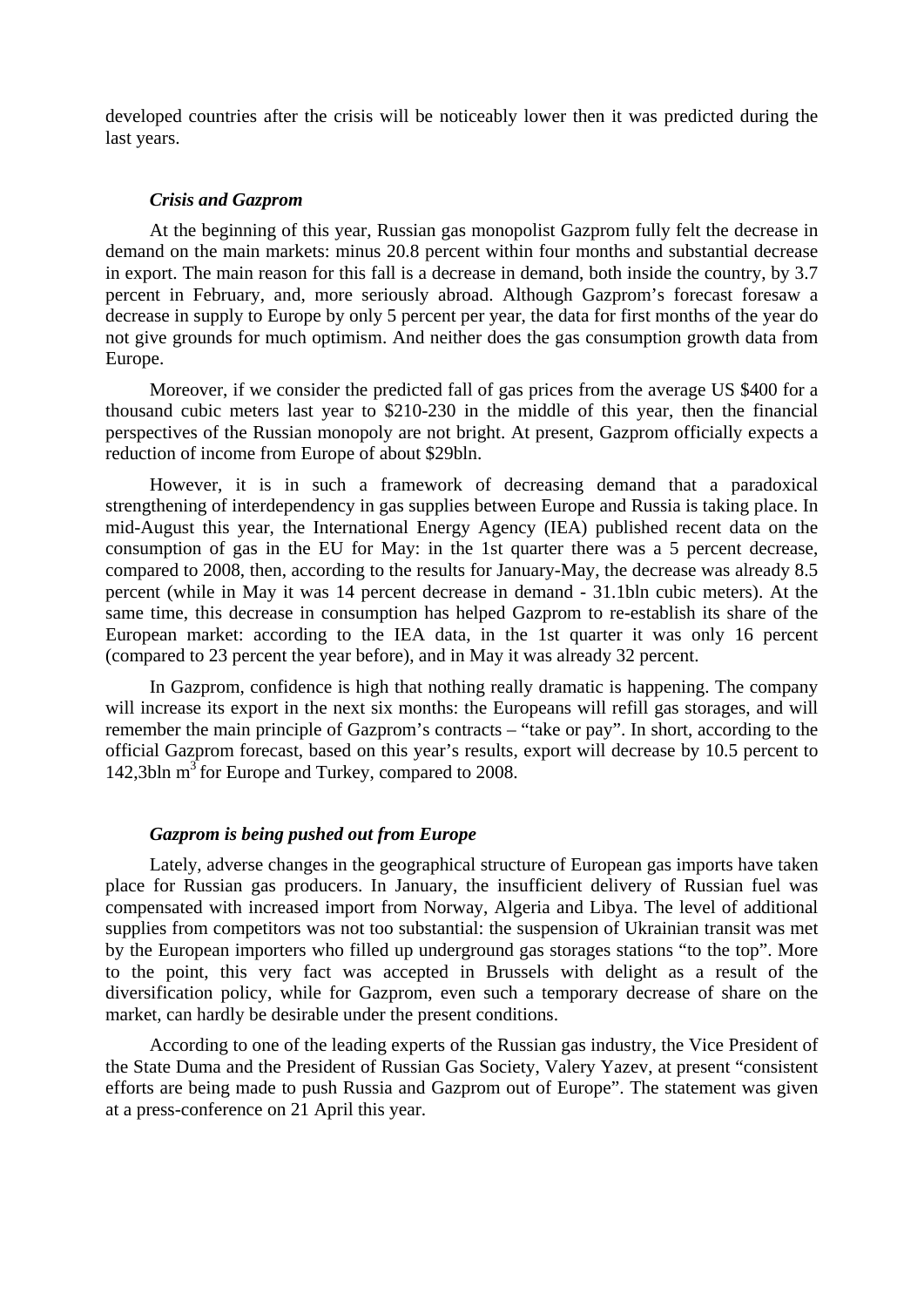Fears of excessive dependence from the politicized Russian monopolist are, indeed, voiced in the European Union. However, objective processes of the crisis period are obvious in the Brussels' interpretation, supporting the drive of Europeans to diversify their sources of supply in the name of energy security.

In general, the frequency of reference and the intensity of discussion on the topic of energy security in Europe can, probably, only be compared with the topic of the global financial crisis and its consequences. Considering the general situation in the economy – decrease in demand and plummeting prices of fuel – such great attention is puzzling. It is quite obvious that Brussels tackles two tasks: drawing attention away from the real problems of the crisis and not always successful attempts to overcome them, while laying the foundation for a future, when demand and prices for energy resources will rise and the positions of suppliers (including Russia) will objectively strengthen.

# *Southern Europe Political Gas Pipeline Projects*

Growing controversies between Russia and the countries consuming its fuel can be noticed not only in the political or legal spheres, but also in the design of particular gas supply projects. Issues, such as pipe laying and fuel transit conditions, have practically overshadowed earlier problems to which we had become accustomed, such as disarmament or deployment of rockets. New geopolitical games and pipelines involve more and more participants, propose more and more projects and, paradoxically enough, often overshadow and devaluate the only objective purpose – securing energy for the development of the economy.

Such a conclusion is obvious when one analyzes the behavior of the participants. The Europeans, in their almost maniacal commitment to diversification of sources, try to impose their own rules on Gazprom, which is blatantly not interested and considers discriminating. Attempts to push out the Russian supplier, which provides a quarter of EU imports, are obvious, and where is energy security here?

The *Nabucco* pipeline project is usually presented as a serious threat to the Russian export. Supposedly, it will transit Iranian and Turkmen gas to Europe through Asia Minor. This way the European Union intends to decrease energy dependence on Russia. According to independent experts, *Southern Stream* and *Nabucco* do not just compete with each other, but are mutually exclusive because, in the future, EU gas needs, as mentioned above, will be significantly lower then expected levels of supply.

The official point of view of the Russian authorities is that two pipeline projects in the South of Europe are not competitors. At the beginning of July, Vice-Premier Igor Sechin, who supervises the Russian fuel-energy complex, said: "The more opportunities for gas supply provided for consumers, the better". This opinion concurs with the position of European countries, which are ready to support both projects. At the same time, the accelerating race to see which of the projects will be launched sooner, not only does not correspond with such a restrained position, but damages the normal procedures of preparation, regarding precise calculations of effectiveness and competitiveness.

Seeing these projects as competitors and consequent suggestions to abandon *Southern Stream* are absolutely inappropriate; there will be no negative fallout for Gazprom if *Nabucco*  is launched. Furthermore, it is tactically important for Gazprom to continue to pressure key countries in relation to *South Stream*. In this case, it can obtain several advantages: on the one hand, it can speed up construction, and, on the other, paradoxically enough, be included as a beneficiary of the *Nabucco* project. By gaining access to *Nabucco*, Gazprom can only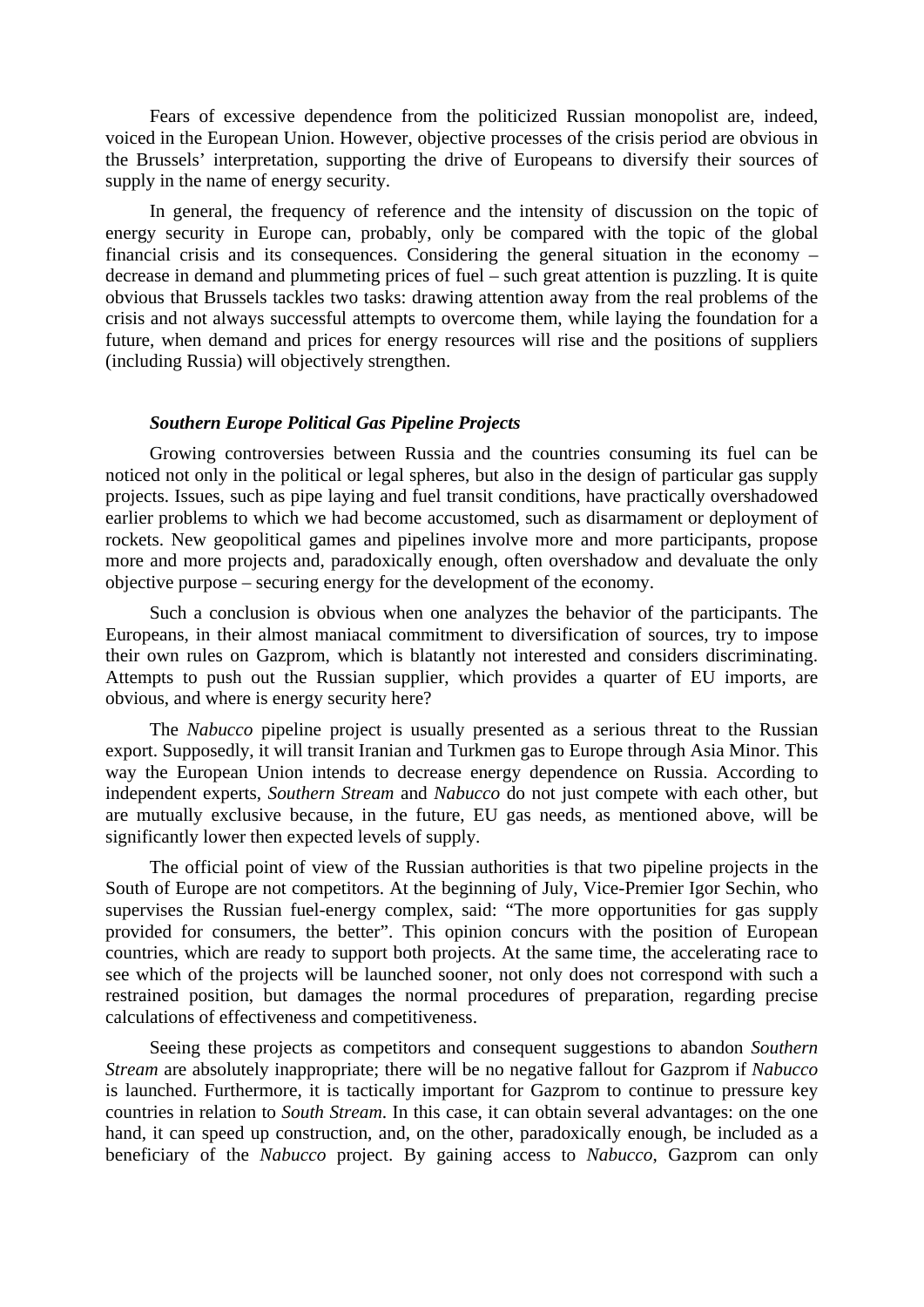strengthen its presence in Caspian-Central Asian region and on the European market (see below).

Presumably, the *South Stream* pipeline will be laid on the floor of the Black Sea from Novorossiysk to the Bulgarian port Varna. Its two branches will then cross the Balkan Peninsula to Italy and Austria, though their exact routes are not yet confirmed. According to the plans, the pipeline should be in service by 2013. The capacity of the pipeline should be 63 billion cubic meters per year. The total amount of investments is assessed at  $\epsilon$ 25 billion.

A Memorandum of understanding on the implementation of the project between the Italian company ENI and Gazprom was signed on 23 June 2007 in Rome. On 8 January 2008 Bulgaria joined the project; on 21 January the Government of Serbia and Gazprom signed a set of agreements, which includes Serbia's participation in the project. On 28 February Russia and Hungary signed an Agreement on cooperation on implementation of the Project. Finally, on 29 April Greece joined the project. At present, an agreement with Slovenia is in the negotiation process, while an intergovernmental agreement with Austria is expected to be signed.

Other countries may join the project, but their participation would include only an overground network of pipelines. The portion that will transit the Black Sea will belong to Gazprom and Italian ENI in equal shares.

The *Nabucco* project envisions a transfer of gas to Europe bypassing Russia – through Azerbaijan, Georgia, Turkey, Bulgaria, Hungary, Romania and Austria. Therefore, it should become a continuation of the existing Baku-Tbilisi-Erzurum pipeline. Construction of the new pipeline is set for 2010, and should be operational by 2014. The capacity will be 31bln cubic meters and the cost of construction €8bln.

Two events in July-August 2009 put further strain on the political controversy surrounding the two projects. On 13 July in Ankara an intergovernmental agreement on the *Nabucco* project was signed by the leaders of the Governments of Turkey, Austria and Hungary and by the Ministers of Energy of Bulgaria and Romania. Significantly, the ceremony was attended only by potential transit countries, but not by suppliers. Uzbekistan, Kazakhstan, Turkmenistan and, most importantly, Iran have not accepted any formal commitments regarding *Nabucco*. Moreover, at the end of June Gazprom signed an agreement with the State Oil Company of Azerbaijan on the purchase of Azerbaijani gas, after which Baku cannot objectively be considered as a serious participant in the *Nabucco* project. Gas from Azerbaijan and its Shakh-Deniz deposit was to become a source for the first stage of *Nabucco* (10bln cubic meters).

Lately, Turkmenistan has been named as the main potential supplier. Turkmenistan, taking advantage of a suspiciously well-timed explosion on the pipeline, has been talking about reconsidering its gas policy. President Gurbanguly Berdymuhamedov supported the *Nabucco* pipeline, which will create new routes of gas supply. "The question of the sovereign right to choose the energy resource supply route is directly related to defining prices", said Berdymuhamedov. This should be read as: Ashgabat is ready to sell its gas to the highest bidder. If Gazprom does not buy gas at the price that suites Turkmenistan, then Ashgabat is willing to reconsider schemes and conditions of supply to the West. Alternative directions of supply will be Europe, though the pipeline *Nabucco*, China and Iran.

It is unlikely that Moscow will agree with Ashgabat's participation in launching *Nabucco*. For the time being, Turkmenistan has nowhere to go with its gas. The limited opening of supply to Iran can not solve the problem and is limited by issues of price. Nevertheless, in August this year, the sides agreed on the construction of supplemental reserve services and increase of Iranian purchase of Turkmen fuel from 8bln to 20bln cubic meters per year. The launch of a pipeline to China in the foreseeable future is unlikely due to lack of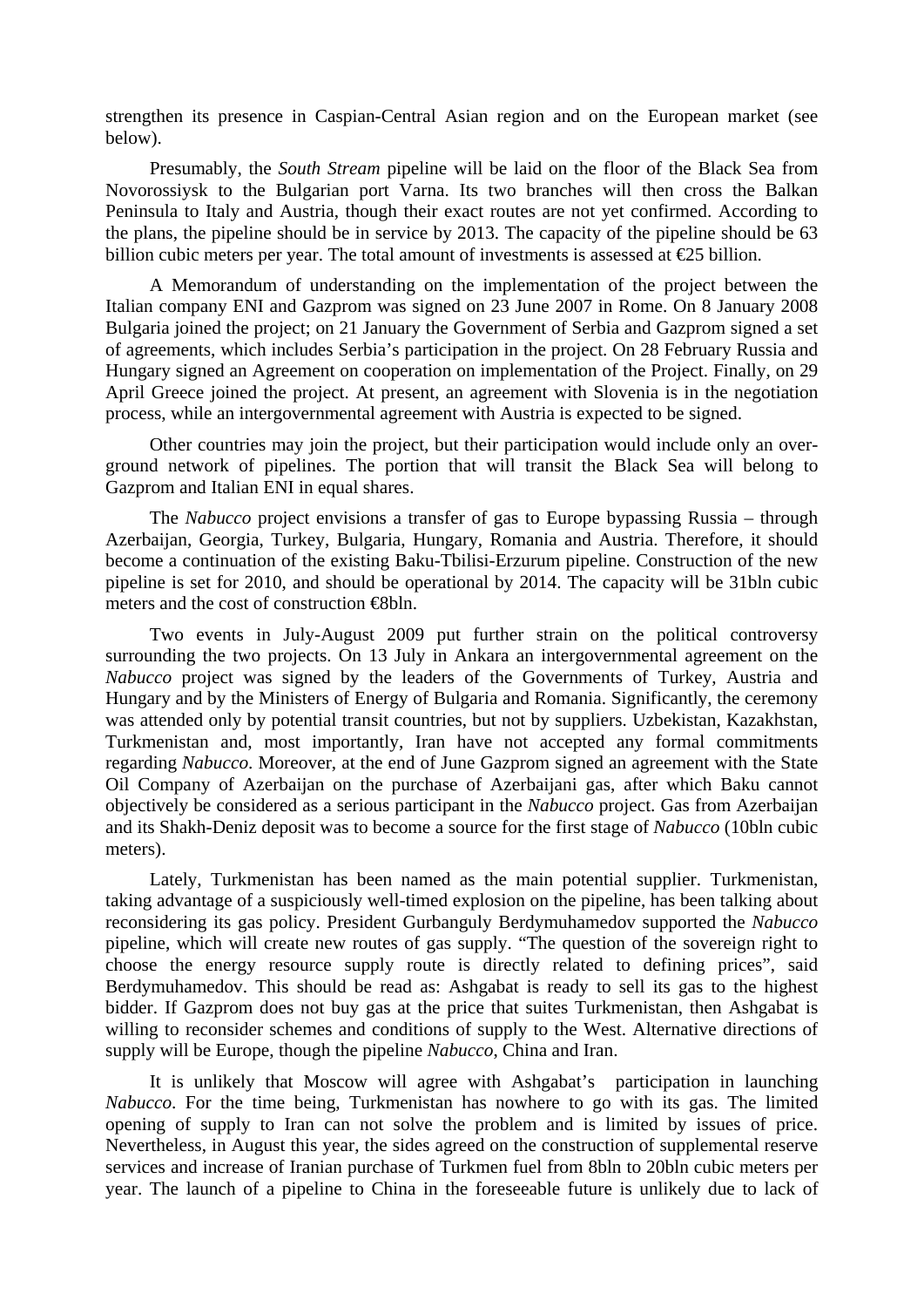finances and resources, as well as the absence of a price formula. This state of affairs will last for at least two to three years. Formally, this pipeline was planned to be initiated next year, but a substantial gas flow can not be expected earlier than 2012-2013.

In reality, Turkmenistan's threats to reconsider gas policy or its attempts to play the European card are, unlikely, to bother the Kremlin significantly. First of all, supplying *Nabucco* with the Turkmen gas in the forthcoming decade seems to be impossible. To start building a pipeline, the legal status of the Caspian Sea and its floor needs to be defined, a process involving the Caspian states (Russia, Iran, Azerbaijan, Kazakhstan and Turkmenistan), which has already failed for many years. Any attempt at laying pipes across the Caspian Sea, which ignores the interests of other countries, may provoke a harsh reaction – especially from Iran, which would not exclude a forceful response to such attempts. Moreover, Moscow too does not exclude the possibility of using force to strengthen its influence on the Caspian Sea. As indicated in the "Strategy of the National Security of the Russian Federation until 2020", the struggle for the Caspian resources may bring an "imbalance of forces located on the borders of the RF". In such a situation, according to the Strategy, Russia must strengthen its military presence in the region. For this purpose Russia and Iran can simply block the process of defining the legal status of the Caspian Sea. Recently, a consensus of interests of Moscow and Tehran has also gained a practical dimension: at the beginning of August, for the first time, they conducted joint maneuvers with around 30 vessels on the Caspian Sea.

Furthermore, Turkmenistan does not have infrastructure to transport its energy sources from the Western deposits to the shores of the Caspian Sea. Attempts to build this infrastructure, financed by Russia, did not succeed and European business is not ready for make large investments in Turkmenistan as it is not convinced by this country's resources.

Another important event that influenced the balance of power in the gas pipeline confrontation was a visit paid by the Russian Prime Minister Vladimir Putin to Turkey and new agreements signed. According to these, Gazprom obtained permission to conduct seismic and ecological explorations in the exclusive economic zone of Turkey, as well as preliminary consent for construction of the *South Stream* pipeline. Turkey's support significantly strengthened the *South Stream* position. At the same time, construction of the pipeline through Turkish waters offers a choice of routes between Romania and Bulgaria, which had not been favorable towards the Russian projects.

However, the destiny of the *South Stream* project is still not apparent, despite the commitment underlined whenever possible by Russian representatives.

According to preliminary estimates, the cost of *Nabucco* will be €8bln, and that of *South Stream,* with the capacity of 63bln cubic meters, will be  $E$ 5bln. However, since the visit of Vladimir Putin to Ankara, Turkey has started bargaining for a number of concessions, which, should they be accepted by Russia, would lead indirectly to increasing the cost of *South Stream*.

According to the forecasts of the Ministry of Finance, Ministry for Economic Development and Trade and Gazprom itself, with falling prices and demands, revenue from exports in 2009 may plummet even by \$29bln, compared to 2008. According to some estimates, pure debt exceeds \$47bln at the moment. Moreover, the gas pipeline program does not correspond to the decreasing demand in gas and its diminishing production in Russia. In 2008, the total volume of Russian gas exported was 158.4bln cubic meters with the spare volumes in the pipes exceeding 37bln cubic meters or 19 percent of nominal capacity. Let us remember that in the first quarter of 2009 supplies to Europe went down by 50 percent, and officially planned volume of Gazprom's European sales proceeds reduction was about \$29bln. Therefore, prospects for the new infrastructure project are not brilliant.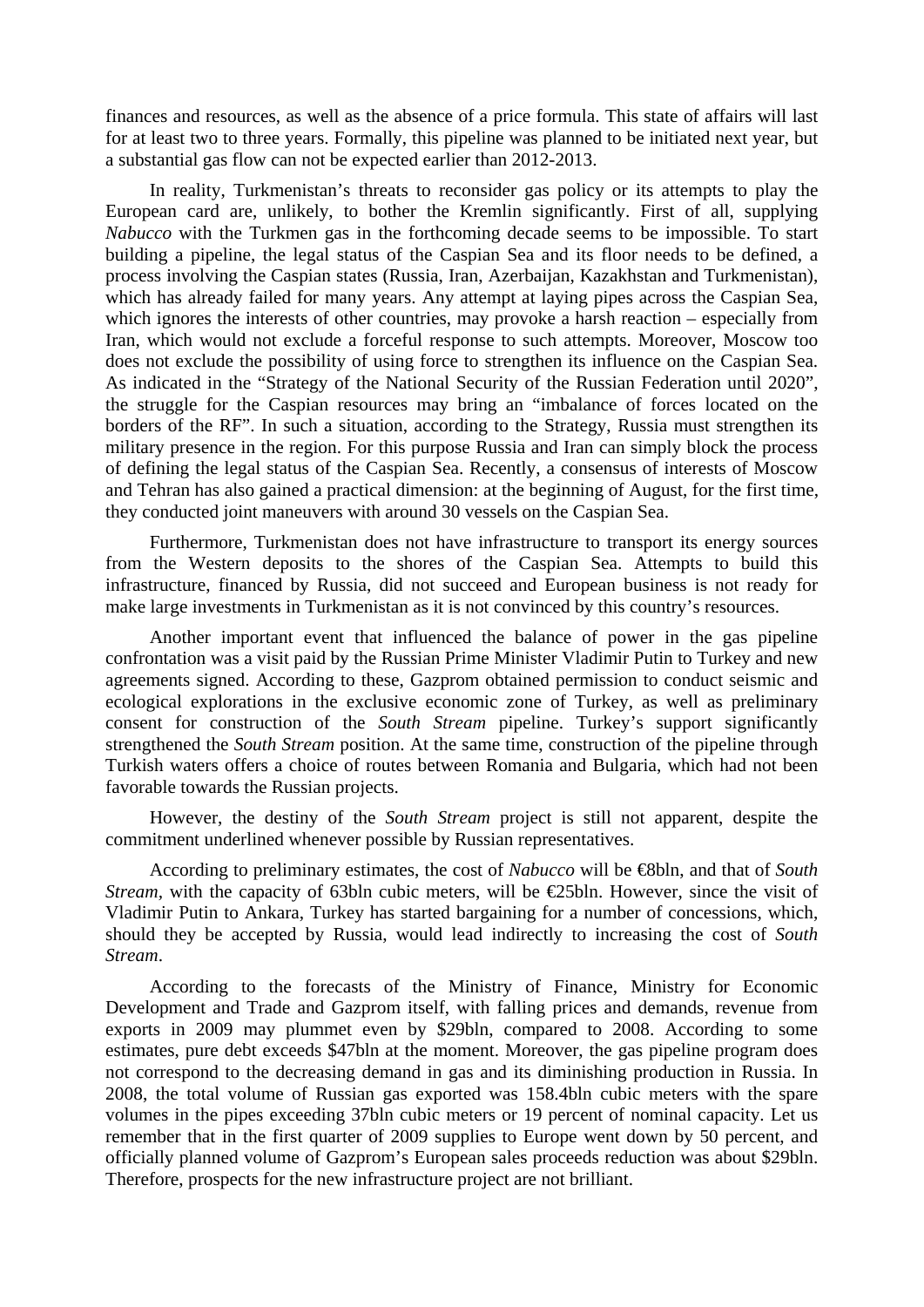The weakening of political support for *South Stream* in the EU, alongside the Gazprom's financial difficulties, can seriously slow down the implementation of the project. Therefore, it is no accident that in his speech at the Gas Summit in Sofia, the Minister of Energy of the Russian Federation, Sergei Shmatko, spoke of postponing the launching date until 2015.

In the meantime, Gazprom has revived discussion of the project *Blue Stream 2 -* an expansion of existing pipelines targeting the markets of Israel, Lebanon and the entire region. It should not be ruled out that other options are available to secure a stable gas market other than through Southern Europe. The world economic crisis may bring changes into seemingly rigid and consolidated political structures.

The idea of including the Russian Federation into *Nabucco* is not an exception. Moreover, Gazprom has been invited to participate in that project as a supplier more than once. On signing the agreement, the Prime-Minister of Turkey, Recep Tayyip Erdogan, expressed his hope for the participation of Russia, as well as Iran, in the implementation of *Nabucco*: "We support Iran's participation in the project, should circumstances so allow, and we also hope for Russia's inclusion". Furthermore, Richard Morningstar made an eloquent confession: "We want Russia to participate in the project as a partner, and we can submit a proposal to supply gas within the *Nabucco* project".

One of the possible scenarios is the merger of all hypothetical southern pipelines into one project under the conditional title *Southern Corridor* and although, all sides obviously intend to defend their own proposals, this option should not be entirely ruled out.

The prospect of filling *Nabucco* with Russian gas has always provided opportunities for delicate political games, interesting moves and exchanges and, possibly, commercial benefits. Analyzing the expansion of the *Blue Stream 2* pipeline, one must pay attention to its intersection with *Nabucco* near Ankara. Opportunities become apparent for the continuation of the *Blue Stream* southwards, to Syria and Israel, for instance. Intersection with the European pipeline could become a weighty argument in Gazprom's favor when competing for export volumes of Azerbaijani gas. It could also be possible to rely on European support in delicate negotiations with Turkey on conditions of transit (not resale) of Russian gas.

In this option there is also an opportunity to cut Iran out of European market by substituting Iranian gas with Russian gas (or Central Asian). To direct the fuel of potential competitor to the East has always been an important geopolitical goal of Gazprom. It is no chance that Moscow has always supported not only the project *Peace* – the pipeline Iran-Pakistan-Iran, but was also ready to participate in such an exotic initiative, such as the Transafghan pipeline which would also direct Turkmen gas towards the east.

Vladimir Putin's visit to Ankara demonstrated a certain flexibility in Moscow's policy. As an additional bonus for permission to construct *South Stream,* Turkey obtained preliminary consent from Russia to consider the possibility of participating in the oil pipeline project *Samsun – Ceyhan*. More than once Turkey has invited Russia to participate in this project, which would connect the Black Sea port Samsun and the Mediterranean port Ceyhan and allow oil transport avoiding the Bosporus and Dardanelle straits on the Black Sea. The operators of the project are the Turkish holding Calic Energy and the Italian ENI. Russia's decision on possible participation in this project will in no way reduce the interests of the Russian companies in the implementation of the *Burges – Alexandropoulos* project supplying Russian oil to Europe. Therefore, Russia, as well as Turkey, may become participants of two, practically competing, projects – potential benefit wining over political preferences.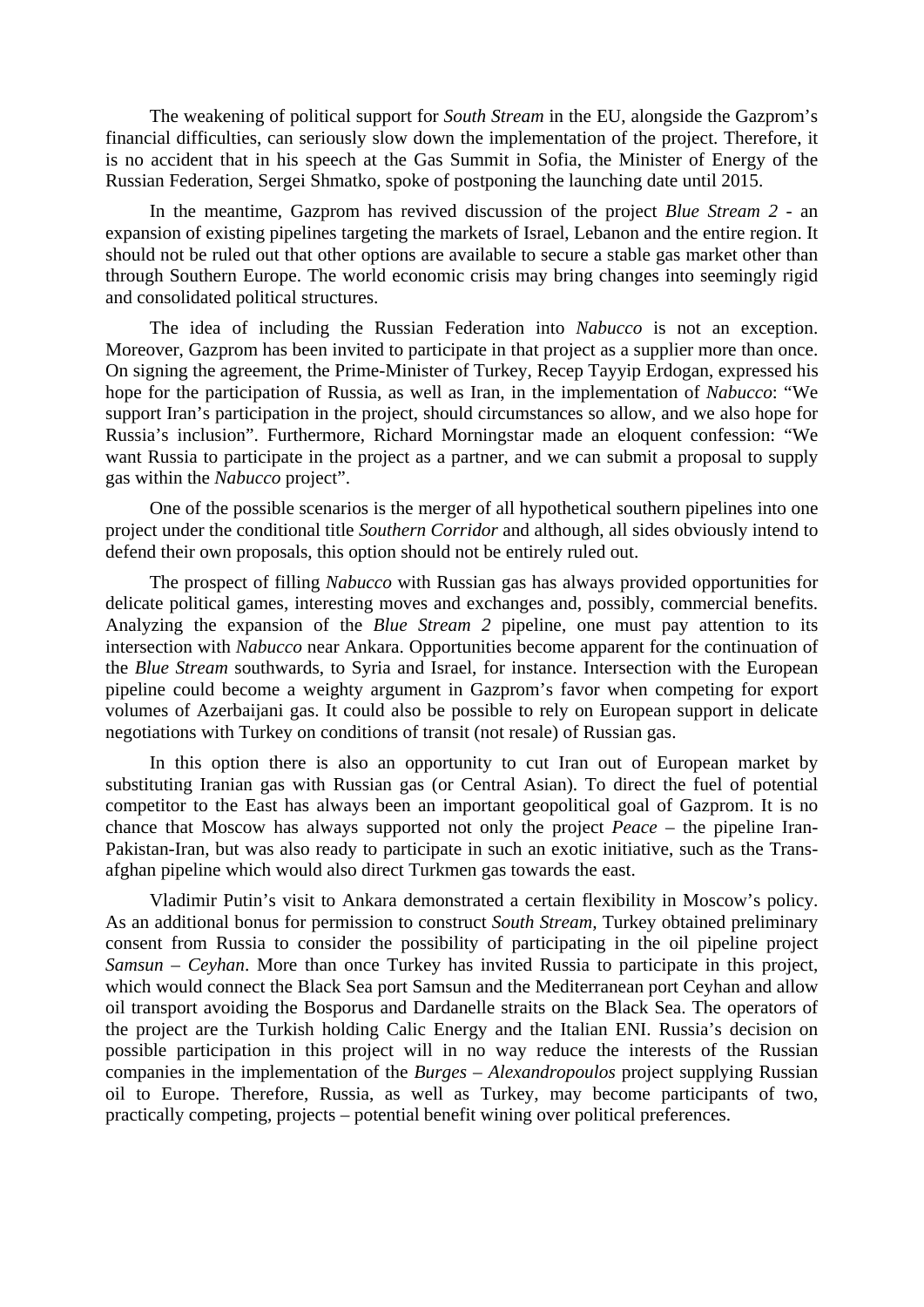# *The issue of "reliability of supply"*

The European Union presents its idea of diversification of supplies almost exclusively as a means to increase energy security, since Russia, allegedly, is not a reliable supplier, and Europe's overdependence on Moscow threatens this security. In more "down-to-earth" versions, this idea goes along with European skepticism about Russia's ability to provide enough fuel for the growing needs of the EU economy.

Over the last year, however, this topic has been somewhat muted. Firstly, because of the crisis, energy consumption in Europe has decreased, significantly effecting Gazprom's exports. This cost the company not only a 20 percent decline in production, but also reduced purchase from Central Asia and from Russia's "independent" gas producers.

However, there are also long-term prospects whereby Russia should not expect an increase of gas demand from Europe. Forecasts of gas consumption in Europe are constantly decreasing. Within the last decade demand estimates for 2020 have been reduced by 180bln cubic meters, and forecasts for import volumes have decreased by 135bln cubic meters. The main reason is a new energy policy in EU countries, aiming at increased energy efficiency in economy and the development of alternative sources of energy. Although many in Europe view these plans as not being very realistic, unclear perspectives becomes real and not a mythical threat to energy security. Since the investment cycle in the field of energy is long and there is a need for appropriate transport infrastructure, decision should be made in the present, alongside limited budgets and extremely uncertain external conditions.

Not surprisingly, this uncertainty of demand assessment and unwillingness to consider guarantying the "security of the supplier" irritates Moscow. "The New Energy Strategy of the EU", published in November 2008, which targets a decrease of specific demand in energy resources by 20 percent and a respective decrease of gas import, provoked a very clear reaction in Moscow: "Europe must decide whether or not Europeans need a gas pipeline from Russia in the proposed volumes. If not, then we will not construct the pipeline, and will build plants for gas liquefaction and sell it on the world markets", said Vladimir Putin after negotiations with the Prime-Minister of Finland Matti Vanhanen, and thereby introducing a new discussion on gas export development models.

Therefore, in the contemporary debate, a legitimate question is not whether or not Russia can fill all existing and planned pipelines, but whether Europe is an adequate market in volume and reliability for Russian gas and to what extent the high expenses, which Russia should incur for ensuring a gas supply to the EU, are justified.

\*\*\*

The stability of Russian gas transit through the territory of Ukraine continues to cause concern for European consumers and also for the supplier – Gazprom. As during the last winter, the countries of the South-Eastern Europe, which do not have alternative sources of gas supply to the transit stream that goes through the Ukrainian territory, are in a high risk zone. Indeed, all Moscow's efforts to organize alternative routs of fuel supply to Southern Europe are aimed at avoiding transit risks and guarantying supply of energy to the consumers. Extreme, often hysterical, politicization of these, mainly technical and financial problems, causes irritability and misunderstanding in Russia, and negatively influences the stability of the markets and prices.

Today, because of the crisis we have a "seller's market" that causes attempts to pressure Russia – the seller of the fossil fuels. But this situation is temporary: the inevitable recovery from the crisis and the inevitable increase in demand and prices, will reverse the situation.